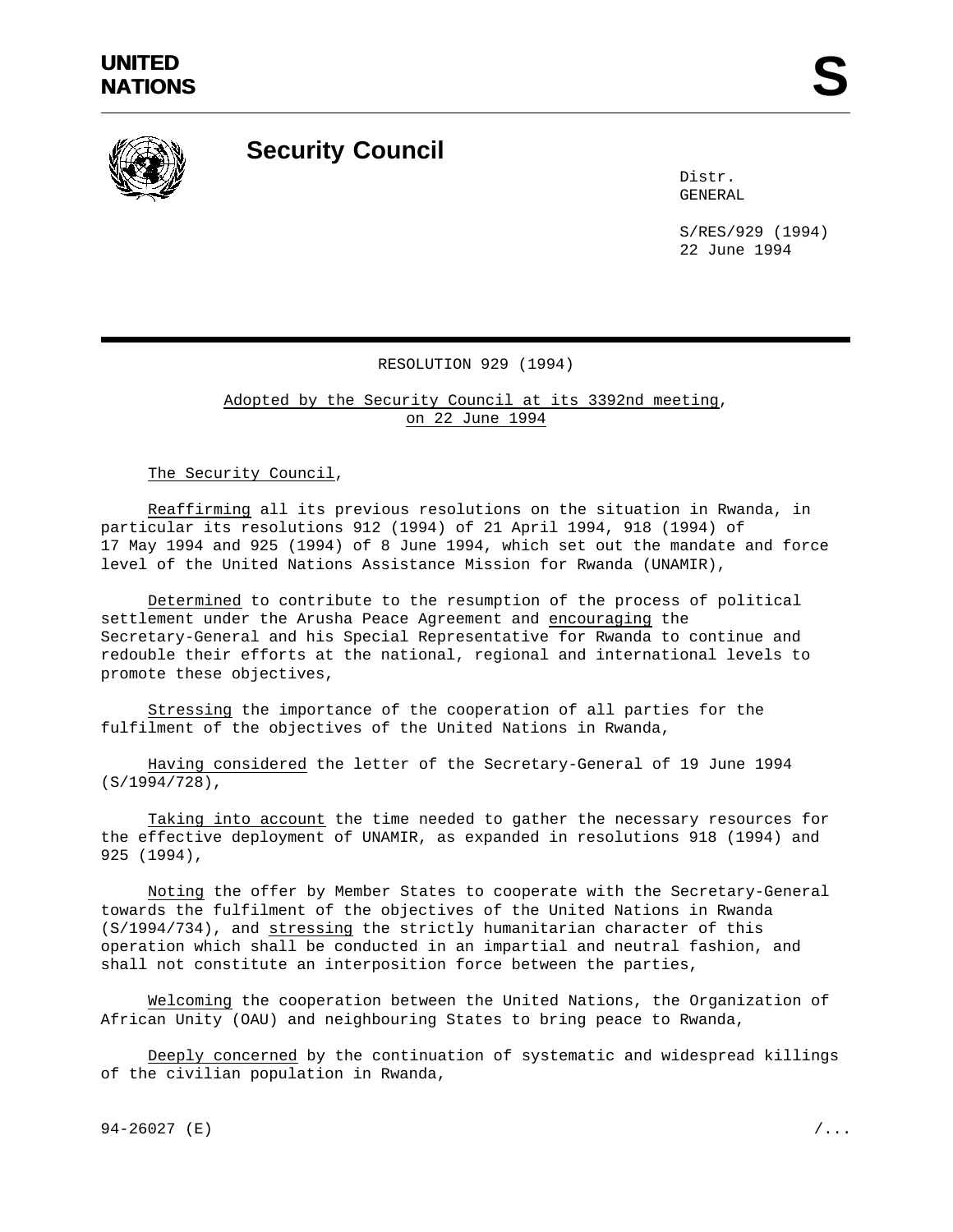Recognizing that the current situation in Rwanda constitutes a unique case which demands an urgent response by the international community,

Determining that the magnitude of the humanitarian crisis in Rwanda constitutes a threat to peace and security in the region,

1. Welcomes the Secretary-General's letter dated 19 June 1994 (S/1994/728) and agrees that a multinational operation may be set up for humanitarian purposes in Rwanda until UNAMIR is brought up to the necessary strength;

2. Welcomes also the offer by Member States (S/1994/734) to cooperate with the Secretary-General in order to achieve the objectives of the United Nations in Rwanda through the establishment of a temporary operation under national command and control aimed at contributing, in an impartial way, to the security and protection of displaced persons, refugees and civilians at risk in Rwanda, on the understanding that the costs of implementing the offer will be borne by the Member States concerned;

3. Acting under Chapter VII of the Charter of the United Nations, authorizes the Member States cooperating with the Secretary-General to conduct the operation referred to in paragraph 2 above using all necessary means to achieve the humanitarian objectives set out in subparagraphs 4 (a) and (b) of resolution 925 (1994);

4. Decides that the mission of Member States cooperating with the Secretary-General will be limited to a period of two months following the adoption of the present resolution, unless the Secretary-General determines at an earlier date that the expanded UNAMIR is able to carry out its mandate;

5. Commends the offers already made by Member States of troops for the expanded UNAMIR;

6. Calls upon all Member States to respond urgently to the Secretary-General's request for resources, including logistical support, in order to enable expanded UNAMIR to fulfil its mandate effectively as soon as possible and requests the Secretary-General to identify and coordinate the supply of the essential equipment required by troops committed to the expanded UNAMIR;

7. Welcomes, in this respect, the offers already made by Member States of equipment for troop contributors to UNAMIR and calls on other Members to offer such support, including the possibility of comprehensive provision of equipment to specific troop contributors, to speed UNAMIR's expanded force deployment;

8. Requests Member States cooperating with the Secretary-General to coordinate closely with UNAMIR and also requests the Secretary-General to set up appropriate mechanisms to this end;